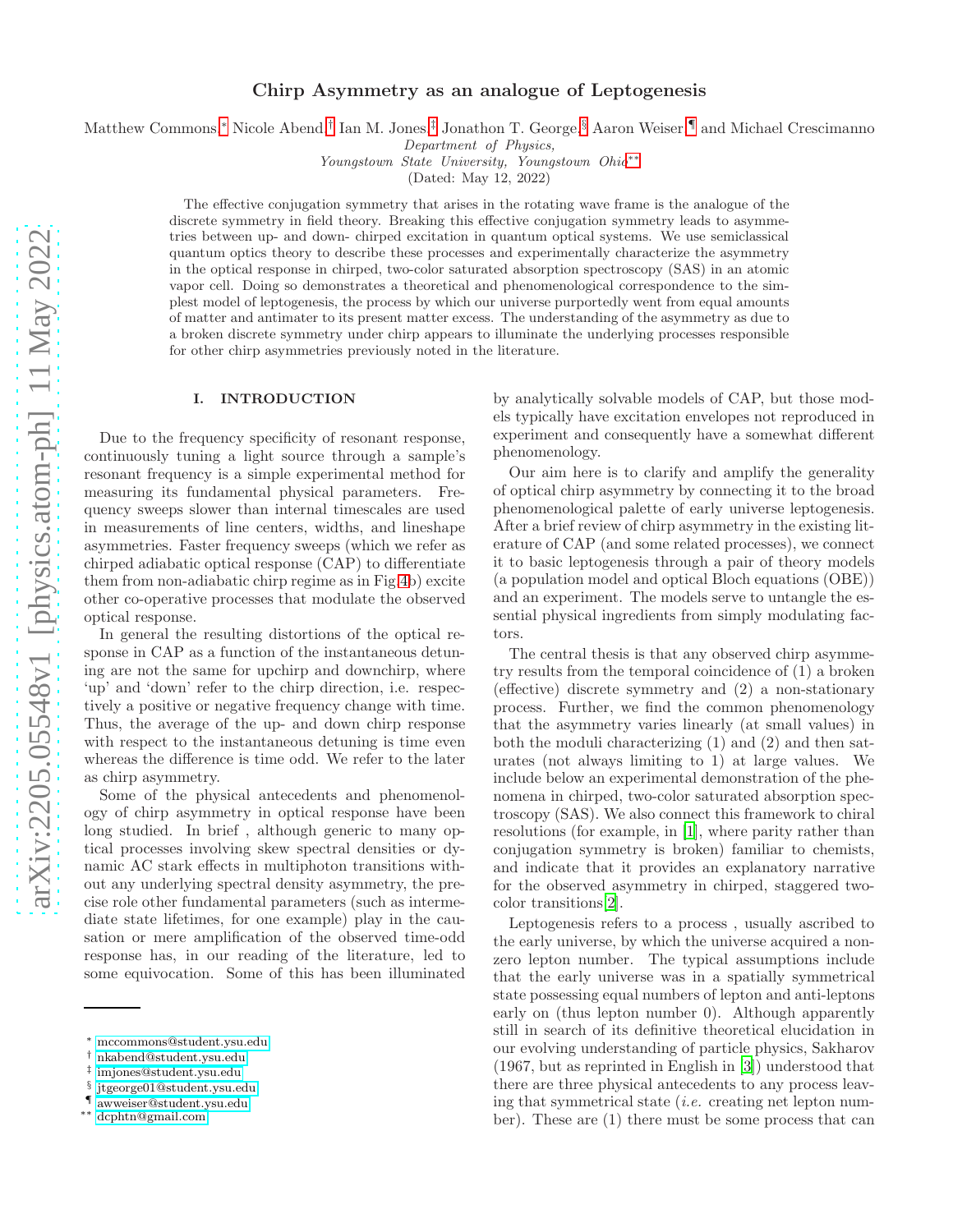make leptons and antileptons in the first place, (2) that the rates for making of leptons and antileptons must differ and that (3) that process must be active during a nonequilibrium phase of the universe's evolution. Since leptons and antileptons are connected by CP it is straightforward to generalize condition (2) to active processes that break a discrete symmetry and for (3) we refer to non-equilibrium not only in the sense of being at a uniform constant temperature, but any situation which is not time-translationally invariant (not stationary).

In simple models of leptogenesis (for excellent reviews written for non-specialists read [\[4,](#page-11-3) [5\]](#page-11-4)) a heavy Majorana neutrino species falls out of thermal equilibrium as the universe cools, and its subsequent CP-violating decays leave a lepton excess. In most of these models the CP-violating part of the decay amplitude is usually taken to be proportional to symmetric part. After the production of a lepton excess early in the universe subsequent lower energy processes, usually assumed at the electroweak scale, turn this lepton excess into a hadronic excess and eventually to a universe filled with matter instead of equal parts matter and antimatter. It is a longstanding riddle that in order to arrive at the present matter excess, the CP-violating decay amplitude needed in this picture is much larger than what has been measured in experiment. It is assumed to be sufficiently large in a sector of the theory that, for one reason or another, is not readily accessible to our (comparatively) low energy experiments near the electroweak scale.

Many clever alternative models that purport to create enough CP-violation have been proposed and subject to considerable theoretical scrutiny. In [\[6\]](#page-11-5) it was shown that the first order reflection off standard model phase domain "walls" is not sufficient to generate the matter asymmetry[\[7](#page-11-6)]. This inadequacy was also explored in [\[8\]](#page-11-7), as well as a generalization [\[9](#page-11-8)] indicating the consequence of the order of the electroweak phase transition later in the early universe. In [\[10](#page-11-9)], [\[11](#page-11-10)] leptogenesis is discussed in a density matrix formulation, a formulation somewhat closer to the optical analogue described in this present article.

There have been various studies of optical effects caused by broken discrete symmetries in a transiently driven out of equilibrium system. For example, Ref. [\[12](#page-11-11)] studies a population model and includes the effect of 'leakage' to optically inaccessible states, while Ref. [\[2](#page-11-1)] highlighted the "intuitive" -versus- "counter-intuitive" two photon absorption chirp ordering effect. That (and some subsequent references, see Ref.[\[13\]](#page-11-12)) work seemed to suggest that the lifetime of the intermediate state is critically important here, as also in [\[14](#page-11-13)], figure 6 in the Rydberg atom context. For two-photon transitions, an analytically solvable theoretical model sheds light on the 'intuitive' -vs- 'non-intuitive' two photon CAP [\[15\]](#page-11-14). This has been generalized to a continuum of intermediate states [\[16](#page-11-15)]. There have been additional experimental and theoretical developments for this case [\[17](#page-11-16)]. Note also that chirp asymmetry has also been observed in isolated molecular transitions during chirped excitation in which they record resonance width changes but no line center shift at fast chirp rates [\[18\]](#page-11-17). In that regime they do record 'ringing' (oscillations in the response), indicative of coherence effects not present in the basic leptogenesis model, which from an optical standpoint is essentially a population model. The experiment described below also displays characteristic 'ringing' at large chirp rates, and elsewhere in the literature (for example, see [\[19\]](#page-11-18)) such behavior is generically referred to as the "non-adiabatic regime" of frequency chirp.

In studying positive and negative chirps, Ref. [\[20](#page-11-19)] went beyond populations to a density matrix approach, however at limited chirp speed and not crisply connect their findings to a quantum optical model. In a largely experimental effort, Ref. [\[21](#page-12-0)] used a single beam (frequency-) chirp on a molecular transition (doppler free in a molecular beam) to study the asymmetry between up- and down- chirps but did not relate their findings to a broken discrete symmetry of the lineshape. Those experiments appear to have been limited in chirp speed and were unable to demonstrate (what we show below as the generic) saturation of the chirp asymmetry with chirp speed. Including frequency noise in adiabatic passage[\[22\]](#page-12-1) (as we do below) does not break discrete symmetries but does reveal behavior not explained by standard Landau-Zener (LZ) theory, namely that as expected fast passage can be strongly modulated by the noise. Chirp asymmetry in multiphoton (STIRAP) Rydberg excitation indicates that peak position and width of a heralded photon shows roughly linear behavior with chirp speed, and that there is a clear difference between positive and negative chirp excitation [\[23\]](#page-12-2) . That study appears to have precluded further quantification of that difference. In that reference they also graph the optical response peak height as a function of (positive only) chirp, which we also employ as a convenient observable for quantifying chirp asymmetry in the experiment described below.

The breaking of C symmetry in most of the discussion below is included explicitly as a constant indicating the intrinsic spectral asymmetry in the optical response. Theory and experiment indicate that this leads directly to the optical response not being chirp symmetric, a fact noted long ago. In Ref. [\[24\]](#page-12-3) they describe a non-linear optical resonator in which the time-reversal asymmetry is traced to an intensity-dependent spectral asymmetry, and is thus an example of the spontaneous breaking of time-reversal symmetry. Experimental perturbations (higher order non-linearities, technical asymmetries) prevent the experiments described in that referernce from having an exactly second order character of a sharp bifurcation devoid of hysteresis, essentially acting actually more as the explicit effective CP violation as described below.

Spectral asymmetries associated with chirp asymmetry have been observed in single photon transition [\[25\]](#page-12-4). Ref. [\[26\]](#page-12-5) studied frequency chirped, single photon response of a quantum dot but did not include a comparison of up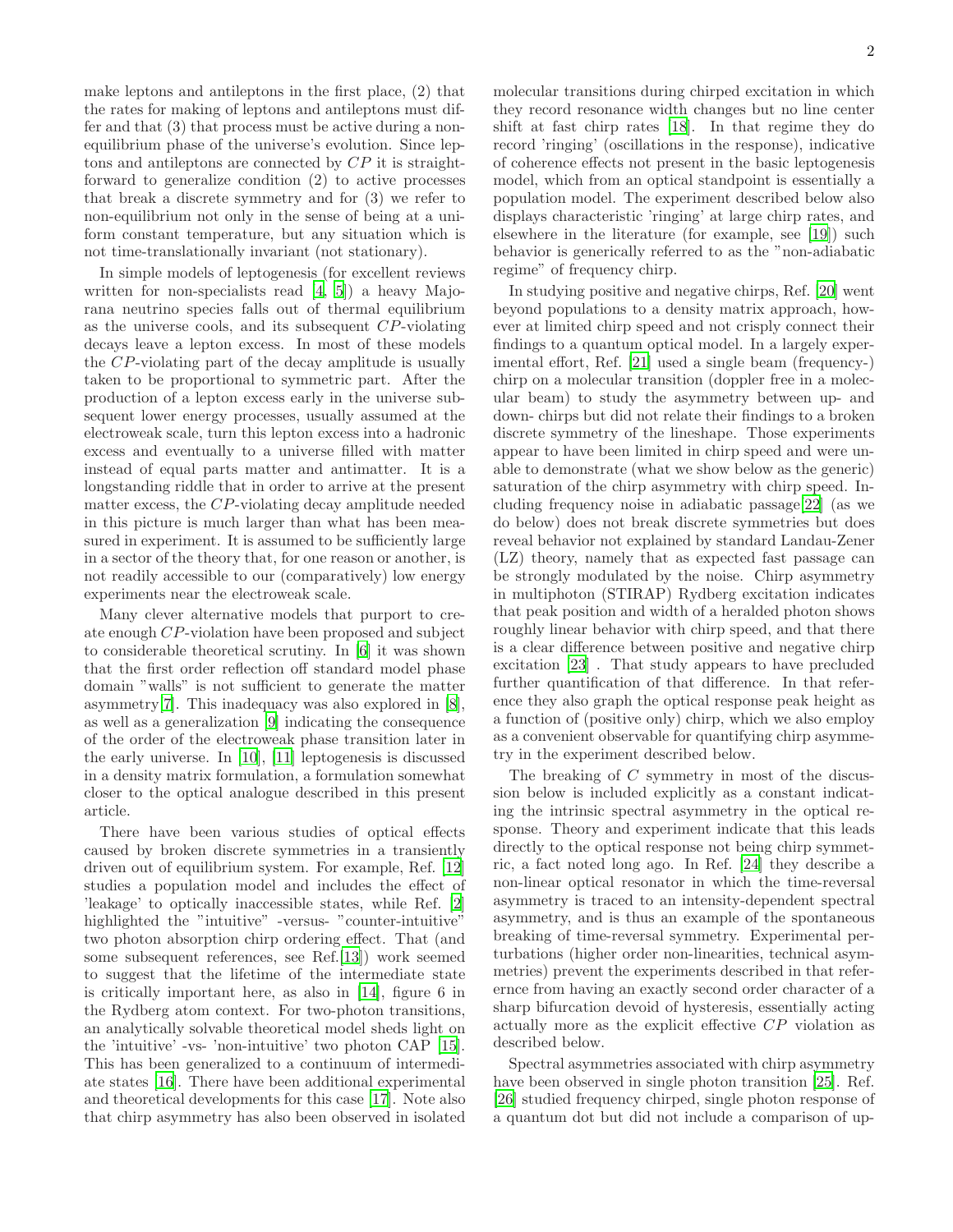versus down- chirp or associated asymmetry or how it might depend on the chirp speed. They report no asymmetry, though at the end of that article indicate that an additional (effective) conjugation symmetry violating relaxation process should cause there to be an asymmetry between positive and negative chirp. Although they do not chirp but look at transient response in [\[27,](#page-12-6) [28\]](#page-12-7), they do report optical 'ringing' in fast sweep, as reported below.

The chirp asymmetry in two-photon processes is experimentally well characterized [\[2,](#page-11-1) [29\]](#page-12-8). In Refs. [\[30,](#page-12-9) [31](#page-12-10)] the authors compare the similar outcomes between the intuitive and non-intuitive excitation sequences against a LZ expectation by solving the OBE. They show that AC Stark shifts play a major role in differentiating between the two excitation sequences. From the point of view of the present note, the AC Stark effects explicitly break the effective conjugation symmetry of the multiphoton excitation, with the breaking being proportional to the intensity of the pulses. Alternatively Ref. [\[32](#page-12-11)] indicates an up- down- chirp asymmetry apparently due to both AC Stark effects (optically non-linear) as well as a spectral asymmetry in the inhomogeneous broadening of the resonance, in this case of a dissolved chromophore. Of ongoing critical interest, there are also experimental observations of time-reversal asymmetric optical response, whose precise microphysical cause (in terms of some fundamental process breaking the discrete symmetry) has not yet been unequivocally determined [\[13\]](#page-11-12).

In Ref.[\[33\]](#page-12-12) the connection between spectral asymmetry and the time-reversal symmetry breaking in a multiphoton excitation process was described in significant detail and in analytically solvable theoretical models, the Demkov–Kunike (DK) [\[34\]](#page-12-13) model and the Carroll and Hioe (CH)([\[15,](#page-11-14) [16\]](#page-11-15) and references therein) model, all of which have both frequency and field amplitude modulation, unlike the model and experiment here which has just chirp. Due to their more complicated intensity envelopes the population differences at low chirp are not linear in the chirp speed and therefore unlike the phenomenology of leptogenesis and of the quantum optical systems studied below.

Intrinsic SAS lineshape distortions are the explicit (effective) conjugation breaking 'seed' for the chirp asymmetry we report below. Here they are chiefly due to the asymmetric excited hyperfine state density (dominant cause) and asymmetric inhomogenous broadening due to a non-zero Doppler detuning offset (subdominant cause) of the  ${}^{87}$ Rb  $F = 1$  D1 and D2 transitions. SAS lineshape distortions caused by light pressure are other interesting, fundamental sources of effective CP violation in SAS, but they are typically a small effect [\[35,](#page-12-14) [36\]](#page-12-15). Integrated chirp response for a bunch of different scenarios is discussed in Ref. [\[37\]](#page-12-16), but those authors didn't focus on the difference between up and down chirp as we do presently. Other references that describe and quantify the various sources of SAS line distortion and asymmetry include Refs. [\[38](#page-12-17)[–41\]](#page-12-18), with Ref. [\[42\]](#page-12-19) indicating how

lineshape asymmetry effects STIRAP.

Chirp asymmetry may be important in understanding systematics of modulation-based detection of Electromagnetically Induced Transparency (EIT) resonances. In EIT it is well known that unequal optical fields and AC stark effects both play important roles in the two photon lineshape asymmetry. An EIT-related chirp effect appears to have  $\sqrt{|\alpha|}$  dependence in the chirp speed  $\alpha$  (see  $Eq.(25)$ , Ref.[\[43](#page-12-20)]) whereas we describe below a linear dependence on chirp speed, clearly depending for example on the sign of the chirp. Although Ref. [\[44\]](#page-12-21) clearly observe optical ringing in a modulation-based EIT resonance detection scheme, it is unclear how to precisely map their system parameters onto those of the 'nonadiabatic' regime in a frequency chirp. Ref. [\[19\]](#page-11-18) also identified optical ringing broadly as a 'non-adiabatic' regime, as also in Ref. [\[45](#page-12-22)] thought to be due to the spectral and temporal overlap of excitation (excited state hyperfine levels) in the atomic vapor. Modulated CPT resonances, important in modern compact secondary frequency standards, have lineshape distortions, many arising from AC stark effects, which through a modulation scheme contribute to clock instability [\[46](#page-12-23)]. Chirp asymmetry associated with broken C could in principle lead to a CPT resonance demodulation signal at twice the drive frequency. To our knowledge this signal has not been reported, possibly because the modest the effective chirp speeds in the modulation scheme were considerably smaller than the square of the EIT linewidth.

At first glance one might think that the LZ theory should provide a straightforward understanding of chirp asymmetry. For a compact review of LZ (Landau-Zener) transitions in the optical context, see [\[47\]](#page-12-24). The simple result is that the probability of system making the (nonadiabatic) jump from one single ground state to a single excited state is  $P = \exp(-2\pi |\tilde{V}_{12}|^2/|\mathrm{d}E/\mathrm{d}t|/\hbar)$ , where  $|dE/dt| \sim |\alpha|$  is the unsigned sweep rate (proportional to what we call the chirp rate) and  $V_{12}$  is the hamiltonian of the matrix element that causes transition itself and thus the splitting at degeneracy. Note that this result is symmetric in the chirp rate  $\alpha$ , vanishes as an essential singularity (not linear) in the chirp rate at small  $\alpha$  (the adiabatic *i.e.* equilibrium limit) and goes to 1 at large  $\alpha$ . Since that simple LZ model has no broken discrete symmetry we should not be surprised that its phenomenology is so different than that suggested by the leptogenesis paradigm.

To make connection between LZ and the leptogenesis picture, we could break conjugation symmetry directly via the introduction of additional levels (for partial results in that direction see Refs. [\[14,](#page-11-13) [48\]](#page-12-25)). However a more definitive correspondence is via the example of a parity broken interband excitation of Ref. [\[49\]](#page-12-26). That study is time reversal symmetric, thus C-odd terms arise explicitly by the parity of the applied field. In the generalized LZ equation they derive chirp speed  $\alpha$  is their  $E/t$  and  $\epsilon$ , a dimensionless parameter explicitly breaking the discrete symmetry, is their  $\delta t/t$ . With that dictionary, it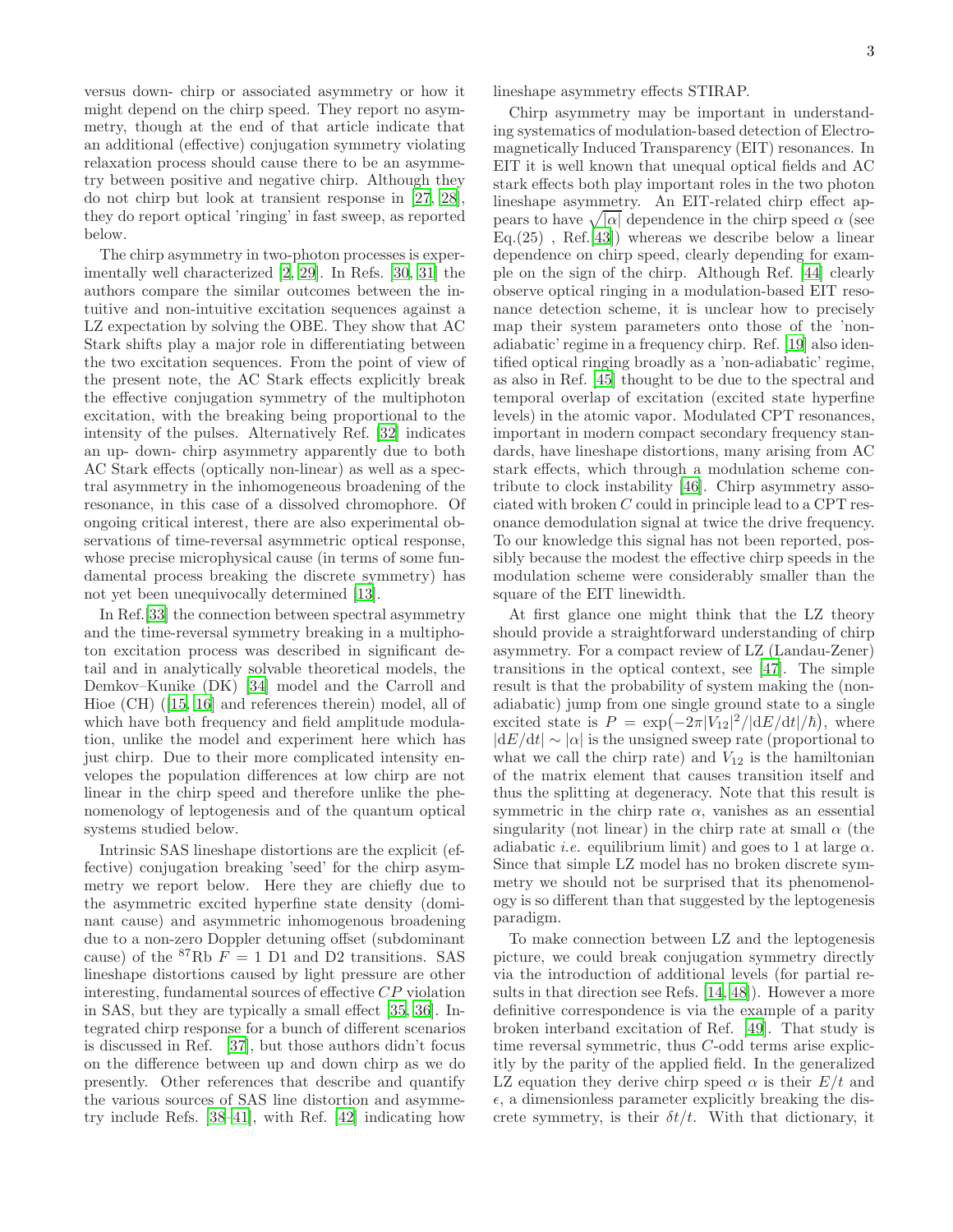is clear that that their  $Eq.(15)$  and  $Eq.(16)$  has the behavior that the chirp asymmetry is proportional to  $\epsilon$  (see their graphic 4b, 5b) and, separately,  $\alpha$  at small chirp speeds. It is noteworthy that the inclusion of decay processes only weakly affects the standard LZ result, and so is irrelevant for chirp asymmetry, a point made clear by the analysis below of the symmetries in the rotating wave frame[\[50,](#page-12-27) [51\]](#page-12-28).

There are parametric mechanical analog of a LZ process that appears to be somewhat closer to the goals of the study here[\[52\]](#page-12-29). Finally, note that there appears in the literature at least two different dimensionless metrics for quantifying chirp in "rapid adiabatic passage", the ratio of the Rabi frequency to the square root of the chirp speed and the other being chirp speed divided by the square of the decay rate (so, independent of the Rabi frequency). For simplicity and following Ref. [\[53](#page-12-30)], below we quantify our chirp regimes in terms of the later ratio, except where noted.

After describing the discrete symmetries of T and C in a general open quantum system we briefly summarize the most basic model of Leptogenesis, focusing on the role that the Sakharov conditions play in the creation of a matter-antimatter asymmetry. This is followed by a population model for the optical response of a two-level system, in particular showing how its evolution equations map precisely onto those of early universe leptogenesis, the action of the (analogue) discrete symmetries in that model, what optical parameters explicitly break those symmetries and the role of chirp speed. We then describe in detail the four-level semiclassical quantum optics model (and its discrete symmetries) relevant for our experimental realization using chirped adiabatic passage. This is followed by a brief description of our experiment, its experimental results and a comparison of those results to those of early universe leptogenesis, before a concluding discussion that highlights the relevance of this approach for understanding several previously recorded experimental observations of chirp asymmetry.

### II. THEORY: C AND T IN A FRAMEWORK FOR OPEN QUANTUM SYSTEMS

Making initially no assumptions about the symmetries of the Hamiltonian underlying the time development of the density matrix  $\rho$ , we expect

<span id="page-3-0"></span>
$$
\partial_t \rho = -iH(t)\rho + i\rho H^{\dagger}(t). \tag{1}
$$

At this level of discussion there is no reference to space and so no parity transformation, but under the combined symmetries of C and T we find that  $TC = CT$  and

$$
\partial_t \rho_{TC} = -iH^{\dagger}(-t)\rho_{TC} + i\rho_{TC}H(-t) \qquad , \qquad (2)
$$

with the notation that  $C^{\dagger} \rho C = \rho_C$  and  $T^{\dagger} \rho T = \rho_T$ . Now focusing our attention only on density matrices and associated evolution equations for which  $TC = 1$ , that is,  $\rho_{TC} = \rho$ , we recast the evolution equations into C-even and C-odd combinations of  $\rho_C$  and  $\rho$ , for example

$$
\partial_t(\rho_C + \rho) = -iH(t)^{\dagger} \rho_C - iH(-t)^{\dagger} \rho + i\rho_C H(t) + \rho H(-t)
$$
\n(3)

We will be most interested in the case for which the Hamiltonia  $H(t)$  and  $H(-t)$  are Hermitian where then,

<span id="page-3-1"></span>
$$
\partial_t(\rho_C + \rho) = -\frac{i}{2} \left[ H(t) + H(-t), \rho_C + \rho \right] \tag{4}
$$

<span id="page-3-2"></span>
$$
\partial_t(\rho_C - \rho) = -\frac{i}{2} \left[ H(t) + H(-t), \rho_C - \rho \right] - \frac{i}{2} \left[ H(t) - H(-t), \rho_C + \rho \right] \tag{5}
$$

in which we have anticipated the C-odd terms to all be of subleading order compared to the C-even terms and so have only developed Eq. [\(1\)](#page-3-0) to leading non-zero order. This set, Eqs. [\(4,](#page-3-1) [5\)](#page-3-2), is the recurring motif highlighted through examples below.

### A. A simple model of Leptogenesis

The three key ingredients for establishing a matter excess from an initial symmetrical state are summarized in the "Sakharov conditions". First, the universe must first have a process that creates matter and antimatter (i.e. it must have fundamental L (lepton number), (or B baryon number)) processes), second there must be a conjugation (or charge conjugation+parity) asymmetry in those processes that allows for the net growth of one species (matter) over the other (antimatter). Finally, and most crucially, the system must undergo an out of (thermal) equilibrium excursion, as being in equilibrium forces all the species-specific forward and backward (i.e. timereversed) reaction currents to have equal magnitudes.

The simplest scenario for the creation of matter in the early universe is via the creation of a heavy, relatively weakly-coupled right-handed Majorana neutrino that can couple to leptons (electrons, muons, taus) via a charged higgs satisfying the first criteria of having a fundamental process that violates L conservation (for a modern review of this idea with linkages to the present paper see Ref.[\[10](#page-11-9)]). In brief, let  $N_N(z)$  be the number density (as measured in a co-moving volume at rest in the cosmological frame) of these heavy states during epoch  $z = M/T$ where  $M$  is the neutrino mass and  $T$  is the temperature of the universe. Generically, we expect  $T$  (and thus  $z$ ) to be monotic functions of a cosmological time co-ordinate t, but our conclusions do not depend on whether the universe is in a radiation dominated  $(T \sim t^{-\frac{1}{2}})$  or matter dominated  $(T \sim t^{-\frac{2}{3}})$  phase.

Being fermions and their own antiparticle, the heavy Majorana neutrinos would achieve an equilibrium density  $N_N^{eq}(z)$  at a particular temperature were the universe to expand much slower than their inverse lifetime. Let  $D(z)+S(z)$  represent the thermal ensemble time-dilation  $(w.r.t. cosmological frame time t) average of the inclusive$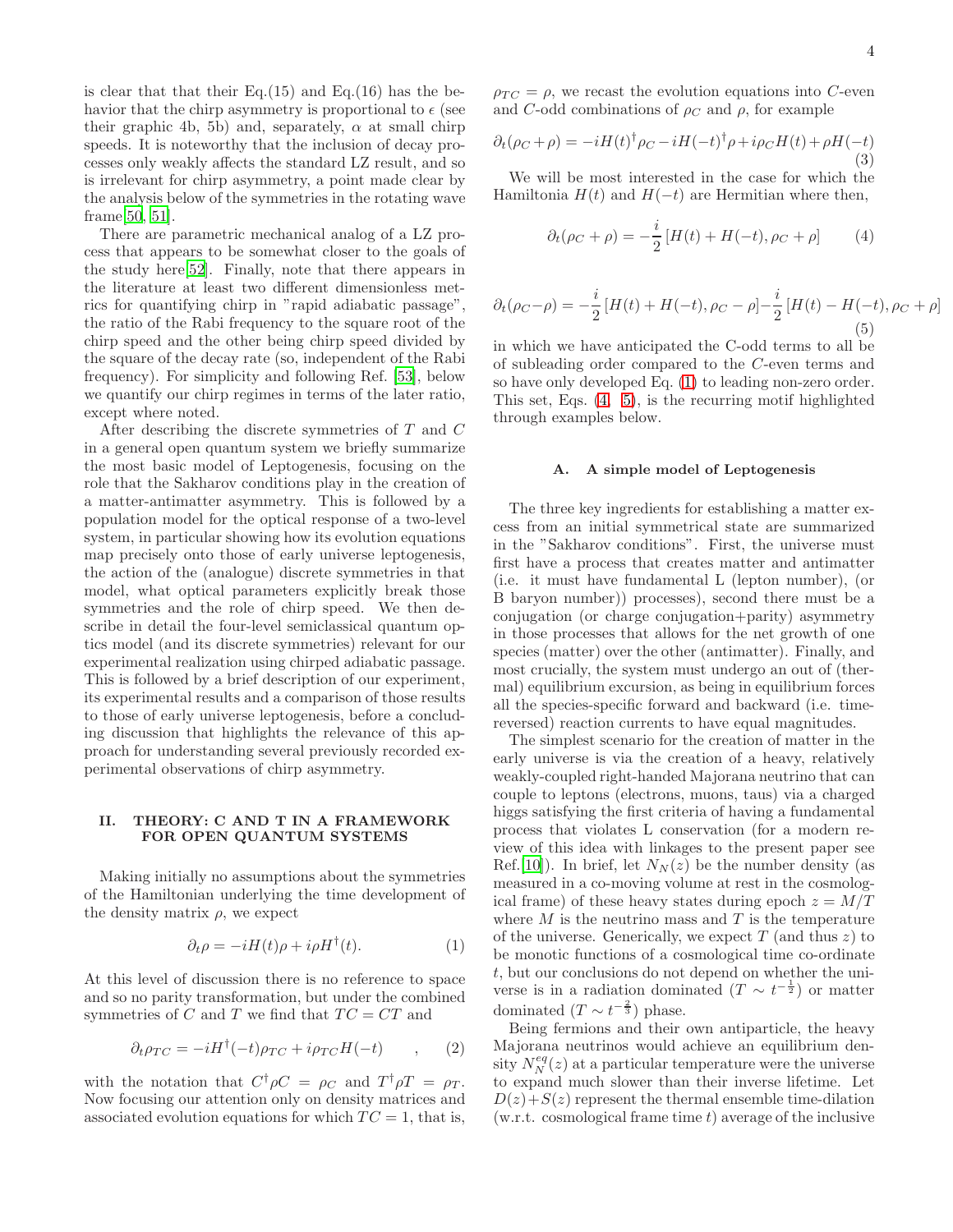(total) decay rate of the neutrinos. The  $S(z)$  is the exclusive rate for decay processes that do not result in leptons, whereas the  $D(z)$  is that into leptons. Let  $0 < \epsilon \ll 1$  be a constant branching ratio difference between their decays into leptons instead of antileptons (i.e. the CP-odd part of  $D(z)$ ). Then in rate equations we have,

$$
\frac{\mathrm{d}N_N}{\mathrm{d}z} = -\left(D(z) + S(z)\right)\left(N_N - N_N^{eq}(z)\right) \tag{6}
$$

<span id="page-4-1"></span>
$$
\frac{\mathrm{d}N_{B-L}}{\mathrm{d}z} = \epsilon D(z) \left( N_N - N_N^{eq}(z) \right) - W(z) N_{B-L} \qquad . \tag{7}
$$

Here  $N_{B-L}$  represents the net lepton number density and included is also a so-called "washout" rate  $W(z)$  for the reverse processes.

Qualitatively, for our purposes, one can understand the behavior of the system in terms of two constants, K and  $\epsilon$ . K is the ratio of the rest frame decay rate of the heavy neutrinos to that of the Hubble parameter  $H(z = 1)$  value when universe's temperature equals the mass of the heavy neutrino. Integrating Eqs. [\(6,](#page-4-0) [7\)](#page-4-1), one learns that the final lepton asymmetry  $N_{B-L}(z = \infty)$  is, for small  $1/K$ , initially linear in  $\epsilon$ . The behavior in K is such that for  $1/K \sim 0$  (slow universe expansion) the asymptotic  $N_{B-L}(z = \infty)$  goes to zero as expected since the heavy neutrinos decay away while in thermal equilibrium.  $N_{B-L}(z = \infty)$  then increases linearly with  $1/K$ , eventually saturating at large  $1/K$ . In a fast universe expansion each heavy neutrino created in the earlier epoch decays without there being any reverse current from decay products and thus a fixed percentage  $\epsilon$  of all the decays lead to the matter excess.

Before concluding this section we note that the opposite of this generic behavior occurs for processes that tend to drive the system back to its symmetric (discrete symmetry restored) state. In the above example, the change due to washout  $W(z)$  in the final asymmetry actually decreases monotonically and saturates (at 0) as  $1/K$  increases. This inverse behavior is also seen in more exotic processes, one recent example being the expected reduction of an initial Baryon asymmetry due to the decay of long-lived non-topological solutions (Q balls) that may dominate an early phase of the universe([\[54\]](#page-12-31), Eq. (10) since  $T_{dec}$ , being an inverse power of a timescale, is effectively a monotonic function of  $\frac{1}{K}$ ).

We again refer the interested reader to [\[4](#page-11-3), [5\]](#page-11-4) for a very readable introduction to the leptogenesis.

## B. Optical population model analogue of leptogenesis

To connect the forgoing to optical processes, note that the expansion rate of the universe there is both the cause and the measure of how far the process is out of equilibrium. Technically temporal equilibrium is the 'time' version of the spatial symmetries of homogeneity and isotropy, that is, it is a state that is both time translation and time reversal invariant. In the optical context chirp speed is an adequate metric of a processes' 'distance' from equilibrium.

<span id="page-4-0"></span>The second ingredient is the (explicit) CP violating processes in the early universe. In the optical context, in the rotating frame C-conjugation is the transformation  $\Delta \rightarrow -\Delta$  where  $\Delta$  is the detuning from the relevant transition. Thus, a CP violating process in the optical context has a spectral asymmetry. In practice the spectral asymmetry can be explicit (a fixed lineshape asymmetry), spontaneous (associated with an endogenous field whose average value is ordinarily zero) or field-driven, for example as in an AC Stark lineshape asymmetry which plays a starring role in the pulsed two-color chirp asymmetry of, for example, Ref. [\[2\]](#page-11-1).

The most straightforward and explicit connection of an optical model with with Eqs. [\(6,](#page-4-0) [7\)](#page-4-1) is then via a population model for a non-interacting collection of two level systems. The upper-most state of each  $|0\rangle$ , is an excited electronic state having a non-zero dipole matrix elements with the ground state  $|1\rangle$ . Let  $N_0$ ,  $N_1$  represent the populations of each level, and note that, being closed, let  $N_0 + N_1 = 1$ . Thus an optical field of Rabi frequency B causes transitions between level '1' and level '0' (with level '0' undergoing stimulated transitions to level '1' and spontaneous decay at a rate  $\gamma$ ) so that that the ensuing rate equation for this system reads

<span id="page-4-2"></span>
$$
\frac{\mathrm{d}N_1}{\mathrm{d}t} = \gamma N_0 - \mathcal{B}(\Delta)(N_1 - N_0) \tag{8}
$$

Let  $\gamma_2 > \gamma/2$  be the decay rate of the coherence between the states. For a laser field with constant amplitude  $B$ and a slowly changing detuning  $\Delta = \alpha t$ , one finds that approximately  $\mathcal{B}(\Delta) = 2\gamma_2 \rho(\Delta) \frac{|B|^2 \gamma_2}{\Delta^2 + \gamma_3}$  $\frac{|D|+|\gamma_2|}{\Delta^2+\gamma_2}$ , where one should regard  $\rho(\Delta)$  a modulation of the excitation rate  $\mathcal{B}(\Delta)$  by the local density of states of the excited state manifold '0'. Note that if '0' is a single quantum state then  $\rho(\Delta)$  = 1.

As described in Ref. [\[55](#page-12-32)], C is wavefunction conjugation, which in the rotating wave frame is an inversion of (all) detunings about 0, that is ,  $\Delta \rightarrow -\Delta$ . Herethis relates the system experiencing an upchirp  $\alpha > 0$  and  $\rho =$  $\rho(\Delta)$  to that under a downchirp  $\alpha < 0$  and  $\rho = \rho(-\Delta)$ . Parity symmetry does not play much of a role in population model, since it only flips the sign of the optical field amplitude  $B$  to  $-B$  and changes no other parameters in Eq. [\(8\)](#page-4-2).

We now double the system in Eq. [\(8\)](#page-4-2), referring to the downchirp version of the system by  $\leq$ , as it were, the "anti-" system. Note that the equations Eqs.  $(6,7)$  $(6,7)$  are in terms of one CP-even quantity  $(N_N)$  and one CPodd quantity  $(N_{B-L})$ , so we algebraically re-organize our doubled system into a CP-even and CP-odd equation as

<span id="page-4-3"></span>
$$
\frac{\mathrm{d}S}{\mathrm{d}t} = -(\mathcal{B} + \bar{\mathcal{B}} + \gamma)S + 2\gamma\tag{9}
$$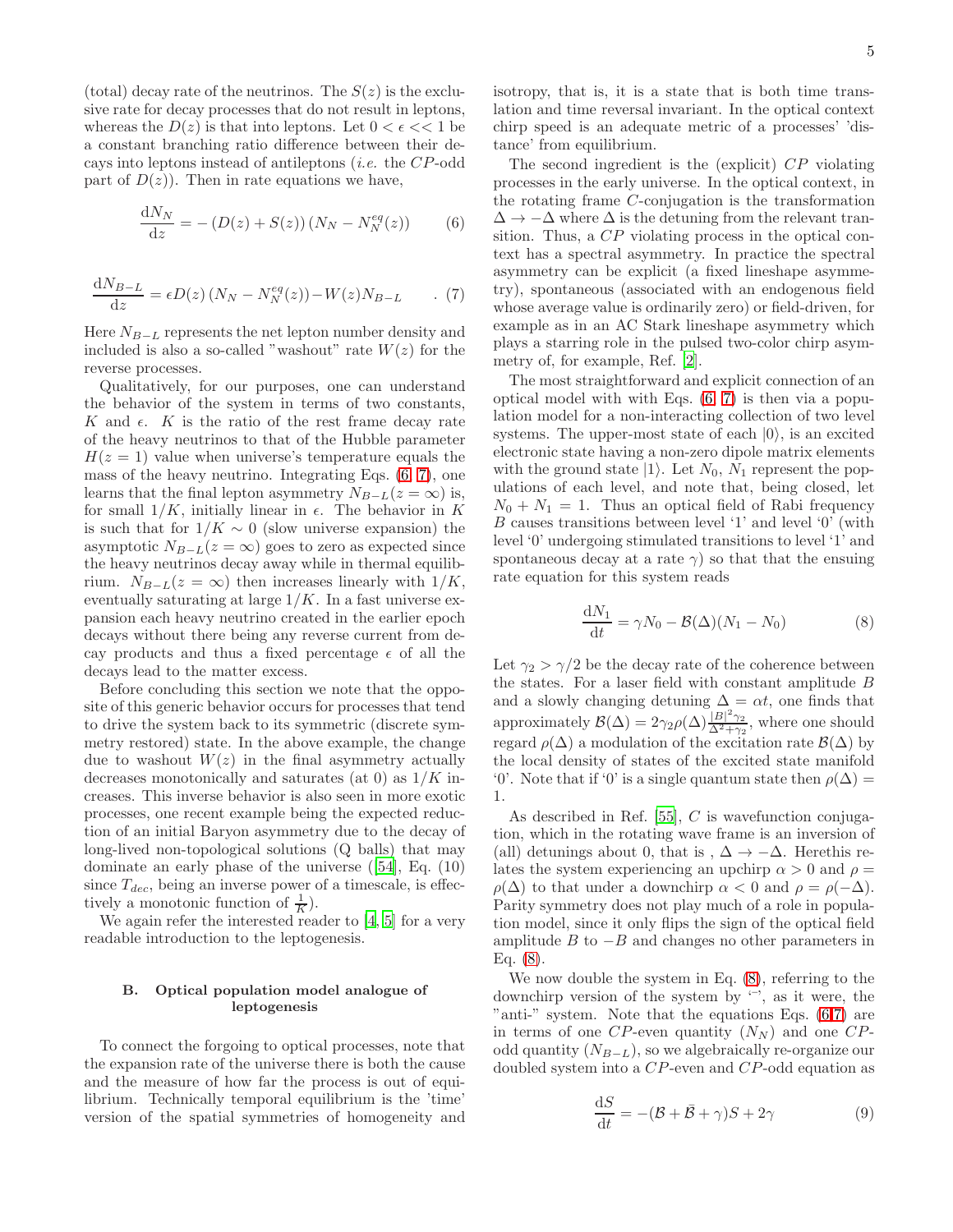$$
\frac{\mathrm{d}R}{\mathrm{d}t} = -(\mathcal{B} - \bar{\mathcal{B}})S - (\mathcal{B} + \bar{\mathcal{B}} + \gamma)R \tag{10}
$$

<span id="page-5-0"></span>where  $S = N_1 + \bar{N}_1 - N_0 - \bar{N}_0$  and  $R = N_1 - \bar{N}_1 - N_0 + \bar{N}_0$ are the CP-even and -odd (respectively) population differences and where in equation Eq. [\(9\)](#page-4-3) we dropped a product of two CP odd terms since we expect the CP odd terms each to be small and thus keep only the leading order terms. It is now relatively straightforward to cast Eqs.  $(9, 10)$  $(9, 10)$  into the form of Eqs.  $(6, 7)$  $(6, 7)$  by a taking  $f(t)N_{B-L} = R$  and  $N_N - N_N^{eq}(t) = 2-S$  where the function  $\epsilon f(t) = \frac{\mathcal{B}-\bar{\mathcal{B}}}{\gamma+\mathcal{B}+\bar{\mathcal{B}}}$  With these substitutions we recover Eq.  $(6)$  and Eq.  $(7)$  with the identification

$$
\frac{\mathrm{d}N_N^{eq}}{\mathrm{d}t} = -2(\mathcal{B} + \bar{\mathcal{B}}) \tag{11}
$$

Some intuition into the commonalities and differences between the optical process modelled via populations and leptogenesis can be gleaned by comparing asymptotic values. In this simple population model the source of the C-violation is the non-symmetric (under inversion  $\Delta \rightarrow$  $-\Delta$ )  $\rho(\Delta)$ . Assuming its non-symmetry is small, we expand,  $\rho(\Delta) = 1 + \epsilon \Delta + ...$ , so that  $\mathcal{B}(t) = (1 + \epsilon \alpha t) \frac{2|B|^2 \gamma_2}{\alpha^2 t^2 + \gamma^2}$ pand,  $p(\Delta) = 1 + \epsilon \Delta + \ldots$ , so that  $\mathcal{D}(t) = (1 + \epsilon \alpha t) \frac{\alpha^2 t^2 + \gamma_2^2}{\alpha^2 t^2 + \gamma_2^2}$ <br>leading to, from Eq. [\(11\)](#page-5-1), ,

$$
N_N^{eq}(t) = \frac{4|B|^2}{\alpha \gamma_2} \left[ \frac{\pi}{2} - \arctan\left(\frac{\alpha t}{\gamma_2}\right) \right]
$$
 (12)

which is qualitatively similar to the  $N_N^{eq}(z)$  in the minimal models of leptogenesis. Checking also the analogue of  $D(z)$  and  $W(z)$  that arise in this population model, we find further similarity with the optical population model. Comparing Eq. [\(6\)](#page-4-0) and Eq. [\(10\)](#page-5-0) with the aforementioned variable changes indicates that the  $D(z)/z = \gamma + \mathcal{B} + \bar{\mathcal{B}}$ whereas  $W(z)/z = D(z)/z + \frac{d \ln(f)}{dt}$  $\frac{\ln(J)}{\mathrm{d}t}$ . Since  $D(z)$  in leptogenesis is related to the thermal (relativistic wrt the cosmic rest frame) averaged decay constant  $t$  (i.e.  $z$ ) in the the function  $D(z)/z$  approaches a constant at large times, as does our analogue in the population model. Also note that for our  $f(t)$  in a linear chirp we expect that  $\frac{d \ln(f)}{dt} \sim -1/t$  at large times, indicating that the washout in this model does not vanish at large z. In models of leptogenesis the washout function  $W(z)/z \to 0$  as  $z \to \infty$ , thus "freezing in" the matter-antimatter asymmetry for all times. Simply as a consequence of the intrinsic relaxation processes in this optical analogue, our model corresponds to leptogenesis in which the created lepton themselves (and thus the asymmetry  $N_{B-L}$ ) ultimately decay away.

## C. Semiclassical Quantum Optics model of the experiment

The appearance of this universal form Eqs. [\(6,](#page-4-0) [7\)](#page-4-1) emerging from a generalized 2-level population model for an optical system is no surprise, but follows as the most general form with these symmetries for a system of only two degrees of freedom and CP violation. Furthermore, note that the change of  $\mathcal{B}(\Delta)$  under  $\Delta \to -\Delta$ , the conjugation symmetry, is the term that drives the asymmetry. Systems symmetric in  $\Delta$  have no chirp asymmetry. In an effort to connect with experiment we now move beyond the population model, explicitly including the evolution of optical coherences.

<span id="page-5-1"></span>Before understanding the more complicated multilevel model appropriate for the experiment, consider its truncation to just two levels (labeled here as in the population model). A two level quantum optics model is contained in the truncation of the system below to just Eq. [\(13\)](#page-6-0) and Eq. [\(14\)](#page-6-1). There note that the discrete transformations read  $C:\delta \to -\delta$ ,  $\rho \to \rho^{\dagger}$  and  $P: B \to -B$  and thus Eq. [\(13\)](#page-6-0) and Eq. [\(14\)](#page-6-1) are manifestly unchanged under  $CP$ , for any values of the decay parameters  $\gamma$ ,  $\gamma_2$ . Now, including a linear chirp,  $\delta = \alpha t$ , then solving just these equations in time for the T-odd pair of up-  $(\alpha = |\alpha|)$ and down-chirps ( $\alpha = -|\alpha|$ ) and comparing the solutions, we again see that due to  $CP$  invariance the  $\rho(t)$ will depend on  $|\alpha|$  and t but not on the sign of  $\alpha$ , indicating there can be no chirp asymmetry for any  $\gamma$ ,  $\gamma_2$  for any chirp speed  $|\alpha|$  even including coherences. It is also not hard to show also that beyond the rotating wave approximation (RWA) in the two-level model from Eq. [\(13\)](#page-6-0) and Eq. [\(14\)](#page-6-1) the optical response is still chirp symmetric. On the other hand, for a dipole transition in an isolated three level system higher order AC Stark contributions will in general break this effective conjugation symmetry and lead to chirp asymmetry. In optical systems with a more complex level structure or including transverse optical modes and multiple laser fields undergoing frequency excursions there are additional sources of (explicit, effective) CP breaking. In this sense chirp asymmetry is expected to be generic in realistic multilevel non-linear optical processes.

A straightforward experimental realization of this optical analogue of CP violation and leptogenesis in a optical process is via two color saturation absorption spectroscopy. We describe our experimental setup and results later, realized in a four-level quantum optical system we now describe theoretically. The necessity of using the four level system (relevant Rubidium-87 atom levels shown in Fig[.1\)](#page-6-2), was thrust upon us by detector gainbandwidth limitations as described in the experimental section following. Although much of this theory discussion is rudimentary, we include it here for completeness, as it allows us to very concretely describe the analogue CP symmetry of the model and the physics that breaks it.

For Fig[.1](#page-6-2) in practice  $A$  (probe) and  $B$  (pump) are of very different magnitudes and we numerically solve the semi-classical optical Bloch equations below. Ignoring higher order effects associated with non-resonant light couplings (such as AC Stark effects) and thus working in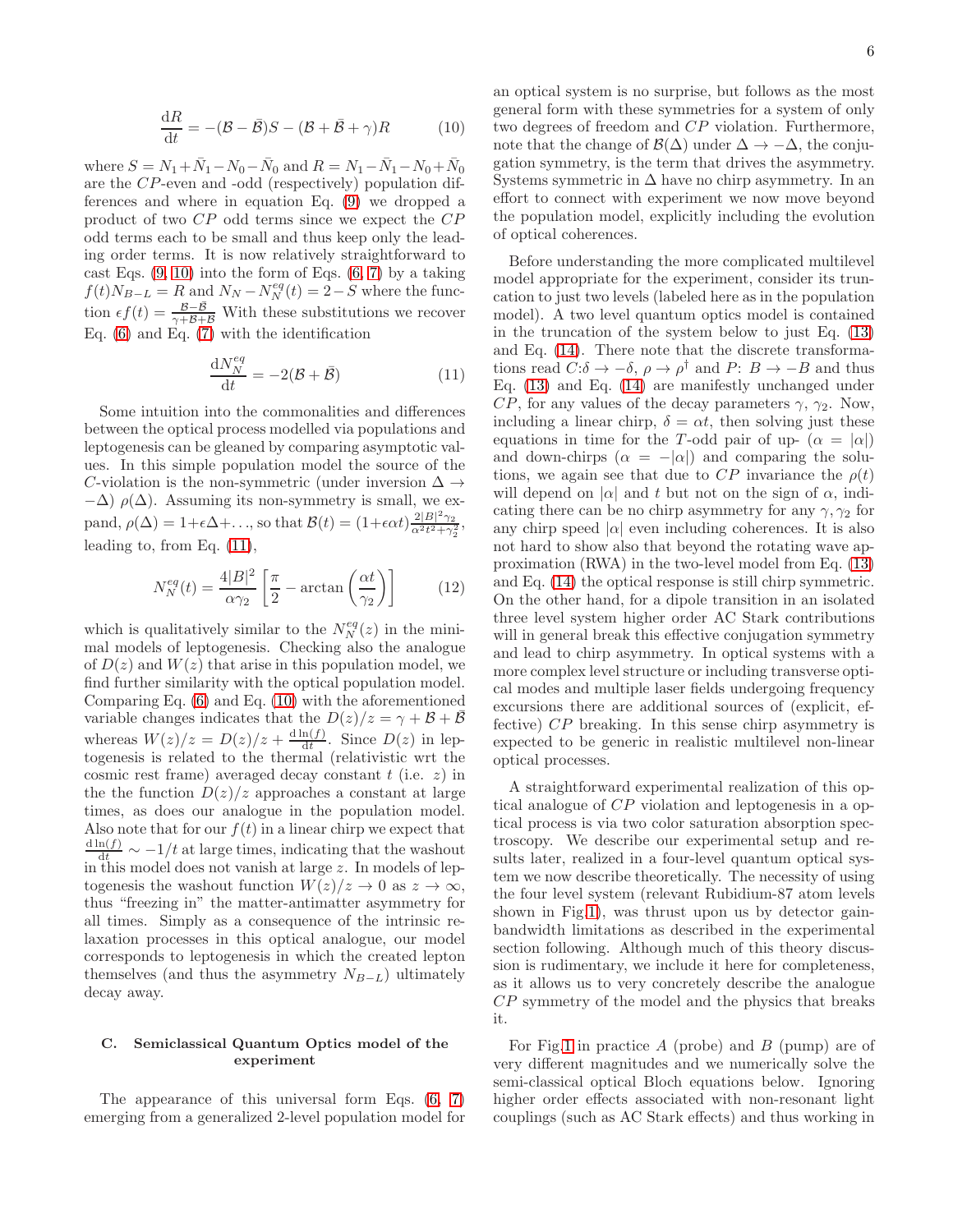

<span id="page-6-2"></span>FIG. 1. (a) The four level, two color saturated absorption model. A is a weak (counter-propagating) 'probe' field of fixed intensity and detuning, whereas  $B$  is a bright 'pump' field whose detuning  $\delta$  is swept. The states  $|1\rangle$  and  $|2\rangle$  are the two widely separated 'ground state' hyperfine manifolds of  ${}^{87}Rb$ : the hyperfine splitting in the D1 transitions (to  $|0\rangle$ ) are also large and we've not drawn but a single participating state. For the D2 transition the excited state hyperfine levels are significantly closer to one another and, via Doppler detunings, contribute as a manifold  $|3\rangle$ . (b) Experimental schematic. ND neutral density filter, PBS polarizing beam splitter, ECDL extended cavity diode laser at 780nm, Pol linear polarizer.

<span id="page-6-1"></span>the rotating wave approximation, we have

$$
\partial_t \rho_{00} = -\gamma \rho_{00} - iB(\rho_{10} - \rho_{01}) \tag{13}
$$

$$
\partial_t \rho_{01} = -(\gamma_2 + i\delta)\rho_{01} - iB(\rho_{11} - \rho_{00}) \tag{14}
$$

$$
\partial_t \rho_{11} = \frac{\gamma}{2} \rho_{00} - \Gamma(\rho_{11} - \rho_{22}) - iB(\rho_{01} - \rho_{10}) - iA(\rho_{31} - \rho_{13})
$$
\n(15)

$$
\partial_t \rho_{33} = -\gamma \rho_{33} - iA(\rho_{13} - \rho_{31}) \tag{16}
$$

$$
\partial_t \rho_{31} = -(\gamma_2 + i\delta')\rho_{31} + iA(\rho_{33} - \rho_{11}) \tag{17}
$$

<span id="page-6-3"></span>along with  $\rho^{\dagger} = \rho$ , also  $Tr(\rho) = 1$  and  $\rho_{32} = \rho_{02} = \rho_{12} =$ 0. For our application, the relevant discrete symmetries of the systems of equations Eqs.  $(13 - 17)$  $(13 - 17)$  are P (parity) :  $A, B \rightarrow -A, -B$  and C (charge conjugation):  $\delta, \delta' \rightarrow$  $-\delta$ ,  $-\delta'$  along with  $\rho \to \rho^{\dagger}$  and finally T (time reversal) :  $t \rightarrow -t$ .



<span id="page-6-4"></span>FIG. 2. A C-symmetric theory plot of the transmitted D2 (probe) light  $(\delta' = 0)$  through the optically thin cell from integration of the Bloch equations Eqs. [\(14](#page-6-1) - [17\)](#page-6-3) during a moderately fast frequency chirp on the D1 (pump). The gold/green trace is actually two traces (up- and down- chirp) without laser frequency noise, at a very slow chirp speed. The blue/purple trace and is also both up- and down- chirp traces (slightly horizontally displaced for clarity) but at a chirp speed of 20 (= $|\alpha|/\gamma^2$ ). All traces shown include Doppler averaging (Doppler width of  $50\gamma$ ) and laser FM noise averaging using an  $8\gamma$ -wide gaussian distribution

To emphasize the symmetry properties, specialize now to the case where there is but one optically accessible state in the  $|3\rangle$  manifold. Then, keeping  $\delta'$  fixed, under a linear sweep  $\delta = \alpha t$  we register the optical response as a function of the detuning  $\delta$  and not the time, we thus see that the equation set itself is invariant under the combined action of  $CP$  only when  $\delta' = 0$  (Note Fig[.2\)](#page-6-4).  $CP$  is thus explicitly broken when  $\delta' \neq 0$  (note Fig. [3\)](#page-7-0).

<span id="page-6-0"></span>For more realistic contact with the experiment using a warm vapor cell, our numerical evaluation of this model includes a Boltzmann average over the Doppler shifts associated with different velocities of atoms. Additionally we have included random laser frequency excursions to mimic the finite laser linewidth of the pump beam laser (while the probe laser in our experiments is from an ECDL and so we assume the probe's frequency noise is comparatively negligible, see below for more on the experimental details).

The pump beam spatially enveloped the counterpropagating probe beam, so as the pump reaches resonance, the atoms that interrupt the probe beam may have already been pumped into D1 excited states OR to the lower ground state  $|2\rangle$ . This produces a transparency spike on the probe (depicted in Fig[.2](#page-6-4) from theory and Fig[.4](#page-8-0) from experiment). For that Fig[.2,](#page-6-4) since the probe detuning is fixed at zero  $(\delta' = 0)$  and no other C violating terms yet added to the system of Eqs. [\(14](#page-6-1) - [17\)](#page-6-3), then regardless of the sweep speed the optical response (recorded as a function of the detuning) is identical for both up- and down- chirps, as expected.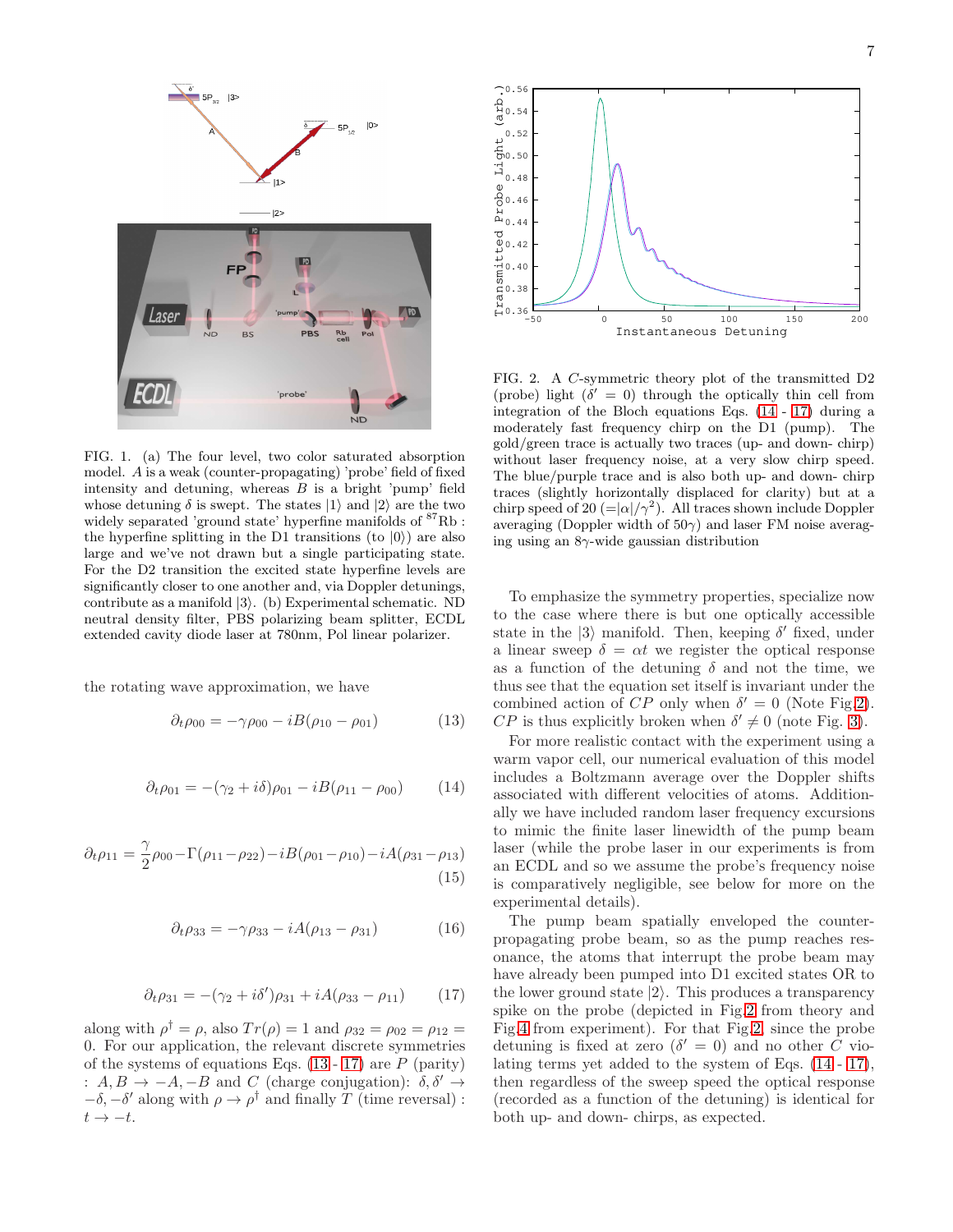Many physically-motivated additions to the set Eqs. [\(14](#page-6-1) - [17\)](#page-6-3) either explicitly or inductively break C symmetry. As suggested in the earlier section under the population model, an asymmetric density of states (DOS) intrinsic to one of the participating manifolds can explicitly break  $C$ . Induced  $C$  breaking is caused by the addition of an external field and thus tunable and vanishing in the zero-field limit. An example of induced C-breaking are AC Stark effects important for understanding the difference between the so-called "intuitive" and "non-intuitive" two color absorption in CAP. In our experiment the asymmetric DOS of one of the levels (occasioned by the excited state  $|3\rangle$  hyperfine manifold) and Doppler detuning of the probe relative to the zero velocity class are both sources of explicit effective C violation.

Evaluation of the above theory with the addition of the explicit C violation afforded by including either an asymmetric DOS in the manifold  $|3\rangle$  or detuning the probe field from the center of the transition between  $|1\rangle$  and  $|3\rangle$ (*i.e.*  $\delta' \neq 0$ ) leads to an asymmetric lineshape at slow chirp that is, again, independent of the sweep direction (i.e. up- or down- chirp). Now, however, increasing the magnitude of the chirp rate, a striking difference appears between the up- and down- chirp traces (theory Fig[.3,](#page-7-0) experiment Fig[.4\)](#page-8-0). This is phenomenology strongly reminiscent of the Sakharov conditions in that a simultaneous C violation and an out-of-equilibrium condition is necessary to create non-zero lepton number. Optically, once the effective CP-symmetry is broken there are multiple differences between up- and down- chirp response, and it is not appriori obvious how best to quantify the difference. For simplicity in what follows we measure for chirp asymmetry the difference in the up- and down- response maxima divided by the sum.

#### III. EXPERIMENT

A convenient experimental protocol for chirp asymmetry can be realized through two-color saturated absorption spectroscopy of Rubidium-87 which approximately has a level structure of Fig[.1a](#page-6-2)) and in which the pump and probe fields are tuned to the D1 and D2 transitions respectively. The probe and pump beams thus originate in different lasers and only the pump is frequency swept while the probe is maintained at a weakly locked  $(|\delta'|)$  30 MHz) fixed frequency inside the doppler envelope of the hyperfine manifold of the vapor cell. The pump and probe overlap and counter propagate inside the natural abundance Rubidium vacuum vapor cell held at  $40^{\circ}$ C [\[56\]](#page-12-33). The pump beam had a power of less than a milliwatt and a diameter of about 0.8mm whereas the probe beam is typically some 10-30 times weaker but with about 3/4 the diameter of the pump beam. This means that for the large probe field detection bandwidth (below) we used, the probe light level was only (roughly) five times the shot noise limit.

In practice, because of the high chirp speeds we re-

8



<span id="page-7-0"></span>FIG. 3. A theory plot of the transmitted D2 (probe) light through the optically thin cell from integration of the Bloch equations Eqs. [\(14](#page-6-1) - [17\)](#page-6-3) using the same Doppler and laser width and same pump chirp speed as in Fig[.2,](#page-6-4) but with  $\delta' =$ 60. The non-zero  $\delta'$  probe detuning breaks the pump spectral reflection symmetry (the effective C-symmetry), leading to chirp asymmetry. Purple is up-chirp and green is down-chirp. Quantifying the chirp asymmetry in this model as a function of the chirp speed is Fig[.7a](#page-10-0)

quire it was impractical to use a ECDL as pump. Instead the swept pump was created by current sweeps in a temperature-tuned mode-hop free, free-running laser diode. Although spectrally wider than ECDLs, it is well known that using free running laser diodes leads to adequate SAS feature definition at slow sweep speeds, and here report that free-running laser diode emmision was spectrally narrow enough to provide the D1 pump field at these higher chirp speeds [\[57](#page-12-34), [58\]](#page-12-35). In light of the reported GHz bandwidths for the electronic relaxation timescales in these diodes this is not surprising. We have used both D1 and D2 ECDLs as weak probe fields in this experiment, but all the data (except Fig[.4b](#page-8-0)) discussed below used the D2 ECDL for the probe field.

To facilitate the ready interpretation of the atom's optical response during a fast chirp it is convenient to use amplified photodetectors of large bandwidth. Of note, standard laboratory amplified photodiodes typically have few MHz bandwidths which at these chirp speeds would have introduced additional electronic artifacts making them unsuitable for this experiment. We chose instead to use a fast amplified photodetector FPD610-FS-NIR (MenloSystems <sup>™</sup>, with gain=2x10<sup>6</sup> and a DC-600 MHz (3dB) bandwidth) to monitor changes in the weak probe beam's transmission. Because the FPD610-FS-NIR has such a small active area we used a 2cm focal length lens to condense the transmitted probe beam into the detector. With this large detection bandwidth we anticipated and were able to independently verify that any measured signal changes at high chirp speeds were a consequence of the atomic and not electrical processes. Although in principle one could measure a chirp asymmetry interro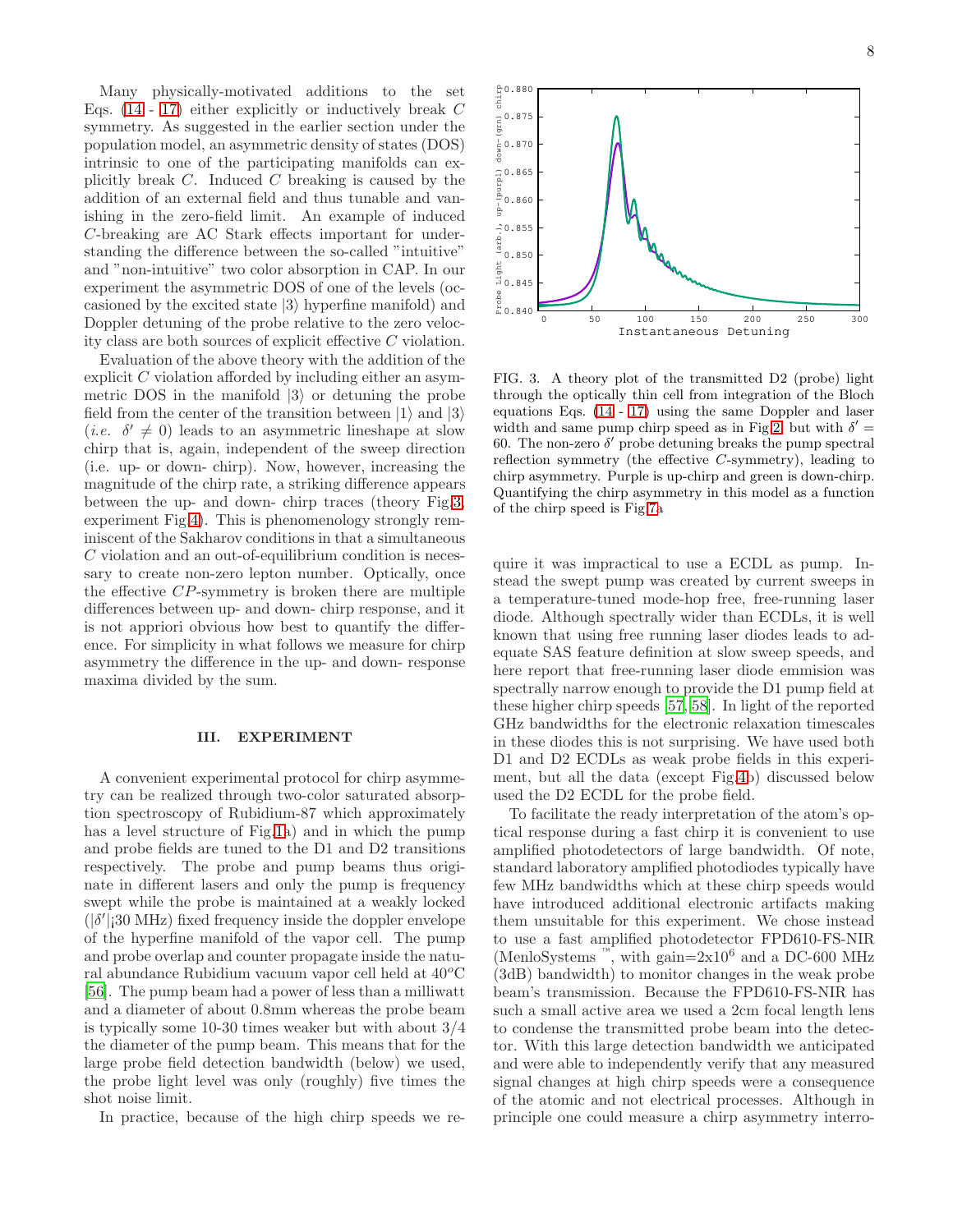gating a doppler broadened excited state hyperfine manifold alone (without SAS), the associated detection bandwidth requirements and chirp speeds could not be accommodated in our laboratory even with the FPD610-FS-NIR. The SAS resonances, having few MHz bandwidths, worked well for the laser drivers and the fast detection electronics we used. Finally we note that these experiments were carried out using various polarization combinations but a strong polarization dependence of the phenomena we studied (i.e. chirp asymmetry) was not noted.

As a demonstration of the chirp asymmetry, we tuned the probe  $(D2)$  onto absorption by the <sup>87</sup>Rb F=1 and then swept the pump (D1) through the Rb series. By applying a triangle waveform to the laser diode driver (Thorlabs LD500) of the pump we then recorded on the fast detector a series of transparency spikes caused by populations changes as the pump was swept up and down across the  ${}^{87}$ Rb F=1 D1 resonances. We focussed on the  ${}^{87}$ Rb F=1 transitions since it had the largest excited state hyperfine splitting, allowing an unambigious D1 sweep through a single manifold of degenerate excited states. That is importantly not the case for the D2 probe there which always had overlapping, non-symmetric Dopplerbroadened contributions to the transparency spikes.

A 200 MHz (1 GB/s sampling) deep storage 4-channel oscilloscope was used to simultaneously record the weak transmitted probe (FPD610-FS-NIR fast detector) and the bright pump beam (commercial ¡10MHz bandwidth). Each frequency sweep (of the pump) was of sufficient mode-hop free range to always cover multiple ground state <sup>85</sup>Rb and <sup>87</sup>Rb doppler-broadened resonances, all well resolved in the pump transmission trace. From these data we determined the sweep speed (we averaged the up- and down- chirp speeds which inside each trace differed from each other by less than 10 percent across this entire study). At intermediate sweep speeds a chirp asymmetry is evident by eye in the oscilloscope traces (Fig. [4\)](#page-8-0). For simplicity we then quantified the transmission maxima of the dominant excited state hyperfine line in the D2 probe during the pump (D1) sweeps in both the up- and down- chirps at various chirp speeds our measure of asymmetry throughout being (downmax $upmax)/(downmax+upmax)$  (see Fig. [6\)](#page-9-0).

Any significant memory effects in the laser's spectral lineshape or beam characteristics or filtering effects of the detection electronics could, in principle, complicate the interpretation of the observed chirp asymmetry as a consequence of the atomic response. Non-atomic contributions to the asymmetry may come from at least four sources. The pump laser's brightness may have systematically varied between up and down chirp, and furthermore that ratio of these intensities might vary with chirp speed. We quantify any 'brightness asymmetry' by determining the pump laser's brightness at the absorption peaks in the Rb vapor during each trace. Owing to the large spectral (and thus temporal in a sweep) width of the single-photon absorption doppler envelopes, that data stream has only



<span id="page-8-0"></span>FIG. 4. (a) Typical D1 (795nm) pump chirp causing transmission changes in the D2 (780nm) counterpropagating probe field, overlaid (purple) up- and (green) down-chirp signals to show the asymmetry. These data were at a sweep of nearly 100 MHz/ $\mu$ S. (b) At higher chirp speeds the probe transmission has a strong 'ringing' character. For those data the probe was also D1 from a separate ECDL tuned to  ${}^{85}Rb$  F=3, the individual excited state hyperfine states are not resolvable and the D1 pump was downchirped at 280 MHz/ $\mu$ S.

lower frequency components, thus we use the pump data recorded on the slower commercial detector. Figure [5](#page-9-1) is a plot of the ratio (up-/down-chirp) of the laser intensity at the Rb resonance as a function of chirp speed. Although small, this effect has been removed from the data presented in Fig. [6.](#page-9-0)

As remarked earlier, the time constant of the laser diode current driver tended to make the average pump upchirp rates  $|\alpha|$  a bit smaller than the average downchirp (less than 10 % variation in each sweep across all these data). If the average probe transmission peak height varied precipitously enough with sweep speed this difference in chirp speed could contribute to the measured asymmetry. Again, this would complicate the interpretation of the intra-trace chirp asymmetry as dominated by effective CP-violation in the atomic response. Figure [5b](#page-9-1) is a graph of the measured normalized average measured probe transmission pulse amplitude as a function of pump chirp speed. Its relative flatness even with a systematic 10  $\%$  | $\alpha$ | difference between up- and downchirps, certifies that intra-trace differences in  $|\alpha|$  do not apparently materially contribute more than at most a few percent to the chirp asymmetry as measured experimentally and displayed in Fig[.6.](#page-9-0)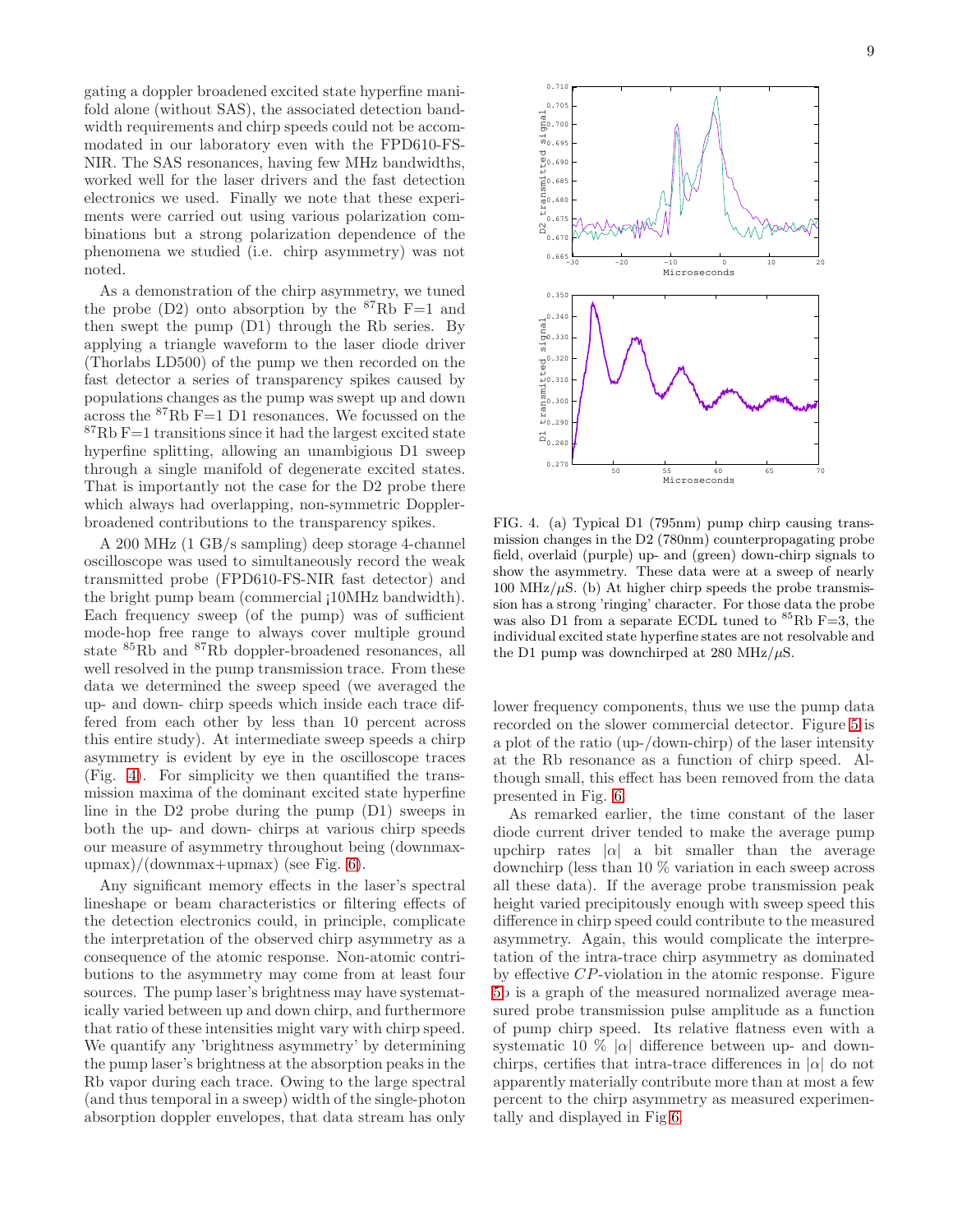A third potentially confounding non-atomic contribution to the asymmetry signal could come from systematic laser spectral changes with chirp speed. We therefore studied the pump beam at laser chirps of 118, 190 and 330  $MHz/\mu S$  in transmission through a commercial Fabry-Perot (FP) cavity (Thorlabs SA200-5B, 540-820nm spectral range,  $FSR = 1500MHz$ , finesse 250) using, again, the FPD610-FS-NIR as our detector. Fitting these data with skew lorentzians, the measured linewidth changes between up- and down- chirps were at most at the few percent level, as were the fit residuals themselves, consistent with no systematic laser linewidth chirp asymmetry with these sweep speeds.

Finally, the fact that the FP output as measured by the high speed amplified detector were unaffected by high sweep speeds indicated that there were negligible electronic bandwidth filtering effects in the entire detection chain.

While the forgoing laser optical and electronics checks do not rule out non-atomic contributions to the measured chirp asymmetry, the magnitude of our observed asymmetry strongly suggests non-atomic effects were subdominant. We conclude that the experimentally observed upand down- chirp asymmetry in two-color SAS is dominated by effects originating in the optical response of the atoms themselves.

#### IV. DISCUSSION

Since as remarked earlier the relaxation processes in the optical experiment always return the optical signal to zero at large times/detunings, it is most straightforward at each chirp to compare the asymmetry of the maxima of the optical model with the maximum lepton number (i.e. prewashout maximum lepton number) in a leptogensis model having subsequent lepton decay. Experimentally one finds the asymmetry of these peak values increases linearly with chirp speed and then saturates, as summarized in the experimental findings Fig[.6.](#page-9-0)

This is corroborated by the evaluation of the semiclassical quantum optics model as described above for our two-color SAS model in which we have included explicit CP violation by including an asymmetric density of states via a nonzero, fixed probe detuning  $\delta'$ . Fig[.7a](#page-10-0) clearly displays a linear regime at slow chirp speeds again saturating at high chirp speed. Studies are underway to determine how the chirp speed at the onset of the limiting asymmetry is related to accessible experimental parameters i.e. probe detuning and pump intensity. We note in Fig[.8](#page-11-20) the strong phenomenological similarity of the above with the chirp speed dependence of the maximum lepton number in the basic leptogenesis model of Eq. [\(7\)](#page-4-1), as well as that in the naive population model Fig[.7b](#page-10-0). To re-itterate, in both Fig[.6](#page-9-0) and Fig[.7](#page-10-0) the asymmetry plotted was the difference of the peak maxima in the down chirp minus that in the up chirp all over the sum.

The sign of the measured asymmetry is also consistent



<span id="page-9-1"></span>FIG. 5. (a) The experimentally measured atomic absorption ratio (up/down) in the D1 free-running laser "pump" light, if systematically different than one, would directly contribute to our measurement of the chirp asymmetry. (b) A plot of the average up- and down- D2 probe light transmission spikes amplitudes due to the D1 chirp, as a function of the latter's chirp speed. The green line is a linear fit to all the data after 15 MHz/ $\mu$ S. The measured difference between intra-trace upand down- chirp speeds was never more than 10 %, indicating a resultant small systematic contribution to Fig[.6](#page-9-0) that we for simplicity ignore.



<span id="page-9-0"></span>FIG. 6. Experimentally measured asymmetry with sweep rate. The black line is a linear least squares fit to the first third of the data, suggesting a linear increase followed by saturation at high chirp speeds. Going to yet larger chirp was not useful because of the onset of ringing as in Fig[.4b](#page-8-0), behavior not possible in the basic leptogenesis Eq. [\(7\)](#page-4-1) or optical population only models Eq. [\(10\)](#page-5-0), but a consequence of coherences as seen in high chirp numerical solutions of the semiclassical quantum optics model Eqs. [\(13](#page-6-0)[-17\)](#page-6-3).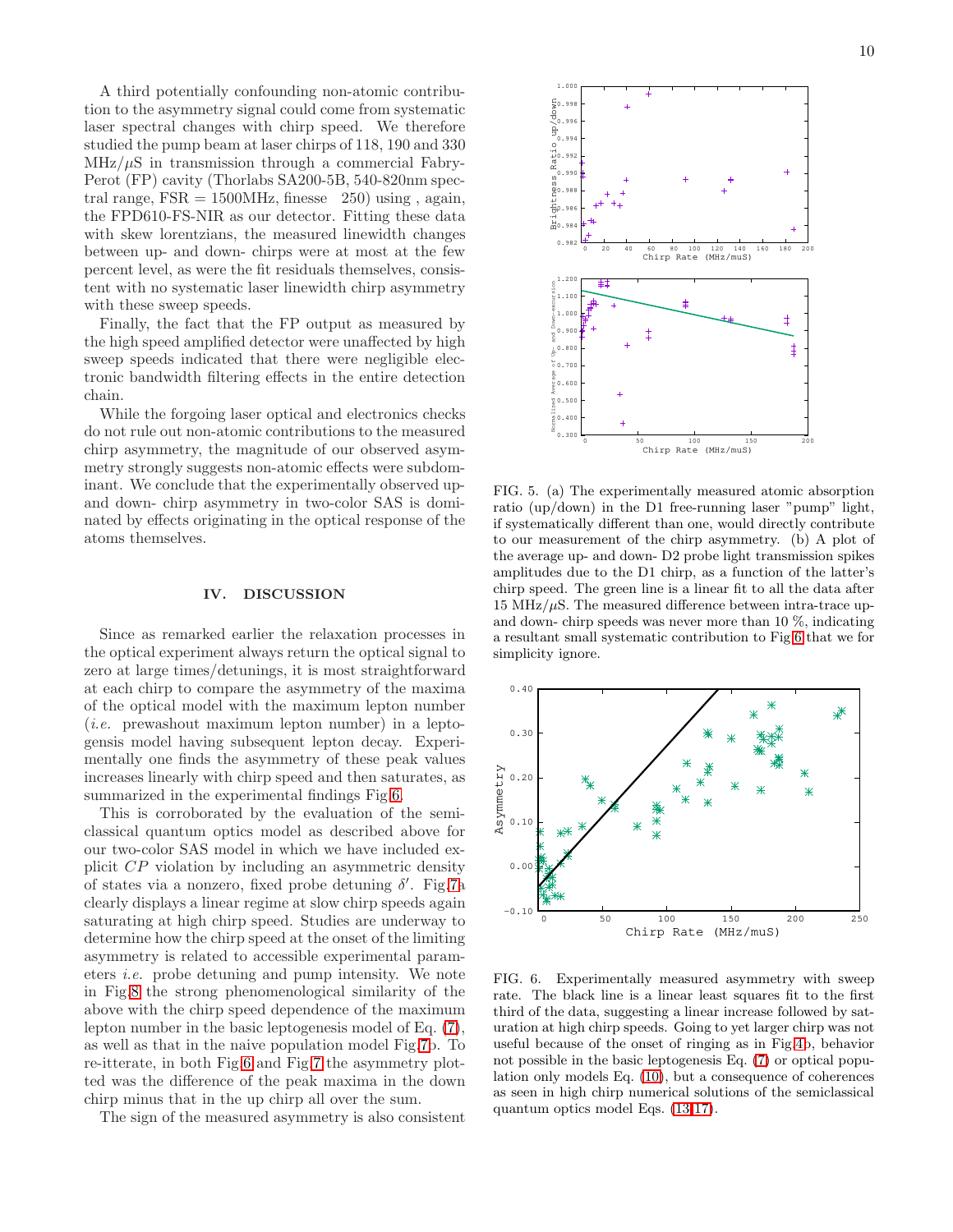with the spectral asymmetry. Note that in the evaluation of the four-level quantum optics model for the system, for a detuning  $\delta' = +60$  the downchirp of the pump occasions the larger peak probe response. Due to the finite spectral width of the laser and the Boltzmann averaging in that simulation, for  $\delta' > 0$  that single state  $|3\rangle$  results in the density of probe-active atoms that at first large and then decreases during the pump downchirp through resonance.

This is consistent with the experiment in which, for  $87Rb$  F=1 D2 transitions the spectral density (due to the excited hyperfine spectrum) is skewed towards higher energy. Thus, for a given fixed probe frequency near zero in the experiment, the density of slightly red detuned atoms is larger than that of blue detuned ones, as in the  $\delta' > 0$  case for the state  $|3\rangle$  quantum optics model with finite laser linewidth. Thus experimentally we expect that the optical response to the probe to be larger for the pump downchirp, resulting in a positive asymmetry (Fig[.6\)](#page-9-0).

Finally note that in this case, since due to the memory effects in the laser diode driver electronics, our downchirps corresponded to sweep rates on average a bit more than for the upchirps the small negative slope of the trend line of Fig[.5b](#page-9-1) would tend to have reduced our measured asymmetry Fig[.6.](#page-9-0)

Our observations are summarized as a straightforward generalization of the Sakharov conditions: a system with a broken discrete symmetry that starts in a symmetrical state will result in a degree of asymmetry (up to a limit) consonant with how far off equilibrium it has been driven. Chirp speed is a convenient proxy for the later. To cite one example not related to broken conjugation invariance, consider some modern approaches to enantomeric resolutions in chiral chemistry. There parity is the broken discrete symmetry and a non-equilibrium process (such as the grinding of crystals in, for example, Viedma ripening) drives the growth of the enantomeric excess[\[1](#page-11-0), [59,](#page-12-36) [60\]](#page-12-37). Further, as indicated in Figure 6 of Ref. [\[60\]](#page-12-37) quantifying the per-cycle change in the enantomeric excess as a function of the temperature cycling (here cooling rate, the analogue to the "chirp rate") rate indicates a monotonic dependence that saturates. The final enantomeric excess in this process can be of either species, so Viedma ripening is an example of spontaneous effective CP-breaking under chirp.

These deliberations also elucidate up- and down-chirp asymmetry in pulsed two color transitions. Ref.[\[2\]](#page-11-1) described a two color transition in which the optical design allowed broad control over the pulse sequence. That system consisted of three participating states in which the ground state and the middle state were connected by one of the colors and the middle state and the target state were connected by the other. Initially only the ground state is occupied. In that reference it was noted that the so-called "non-intuitive pulse sequence" of illuminating the transition coupling the unoccupied middle and target states before exciting the ground and middle state's



<span id="page-10-0"></span>FIG. 7. (a) Asymmetry in semi-classical quantum optics four level model as in Eqs. [\(13](#page-6-0)[-17\)](#page-6-3) with chirp speed. Curves are, in order, of  $\delta' = -50(black)$ , 10, 25, 50, 65(*orange*)  $\gamma$  (Doppler width was  $50\gamma$ ). The black line has been plotted along with its negative showing symmetry of the effect in the sign of  $\delta'$ . The red line is the asymmetry of the  $\delta' = 65$  line scaled by  $25/65$ , showing the asymmetry's approximate linearity in  $\delta'$ . (b) Asymmetry maxima in basic two-level population model as described in Eq. [\(8\)](#page-4-2) as a function of the chirp speed. The linear rise at slow chirp speed plateaus and decreases at high chirp speed due to the fact that in these simulations there is a fixed timescale for the production of what serves as the optical analogue of the 'heavy neutrino' in the leptogenesis model; if the chirp rate is too fast then fewer of those states are created in the early stages of the chirp. Inset shows the intrinsic asymmetric lineshape used in that evaluation of the two-level population model

transition can result in a larger population transfer than the "intuitive sequence" of the other ordering. In either a population model or the full quantum optics model to first order (i.e. no AC Stark effect or other non-linear effect beyond two-level saturation) for this system the equations themselves are effective CP-symmetric, indicating that time reversing the pulse sequence would be expected to give the same population transfer. However, it is straightforward to see that including the leading AC Stark effect as an intensity dependent detuning in this quantum optics model breaks the conjugation symmetry and then leads to an asymmetry between each up- and down-chirped two color pulse sequence. We refer to AC Stark induced breaking of the discrete symmetry in that case as induced effective CP-breaking in the sense that it is modulated by a field endemic to the process whereas in the rest of this note we've assumed explicit CP-breaking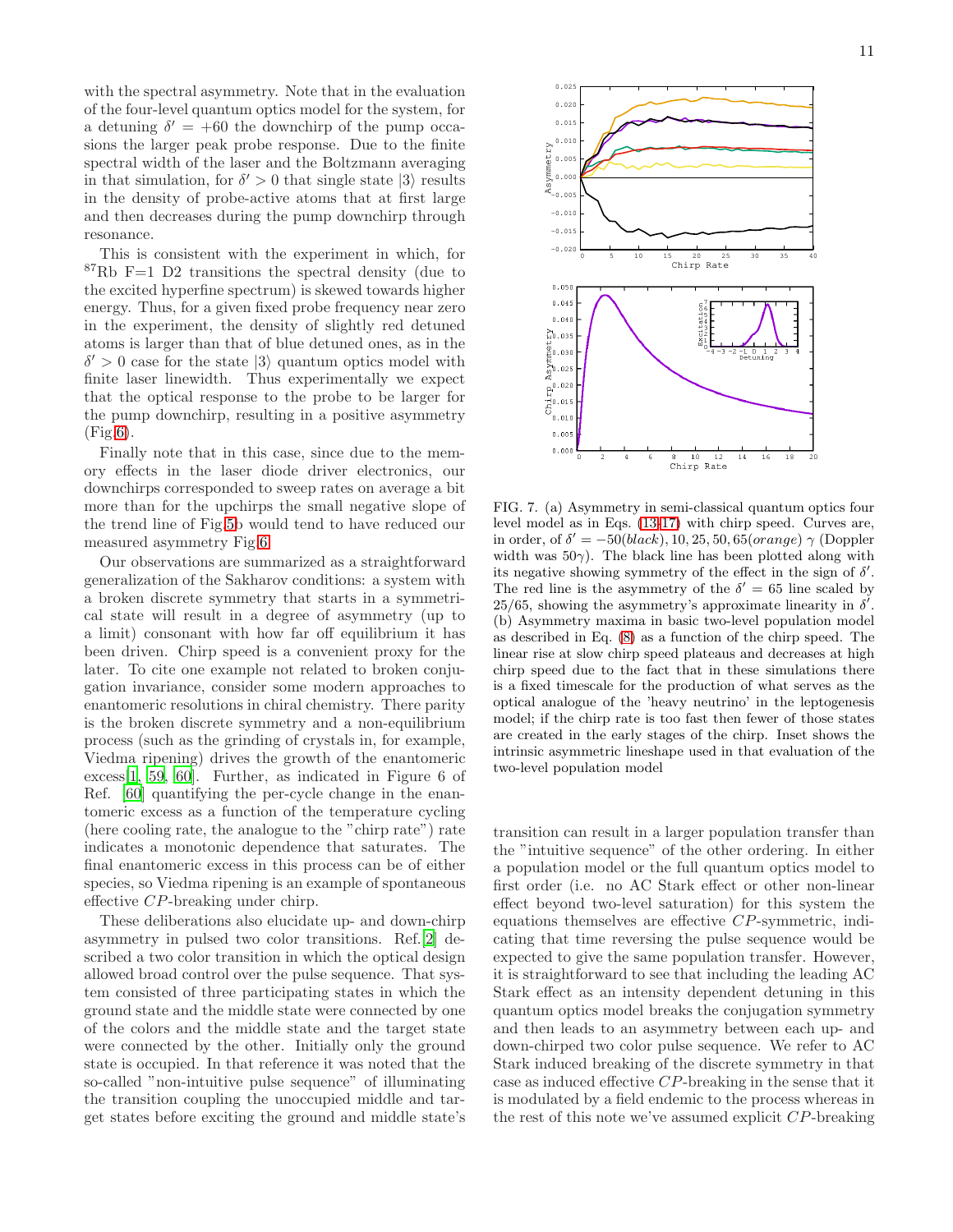

<span id="page-11-20"></span>FIG. 8. Basic leptogenesis theory model output for net lepton number as a function of the hubble rate. Saturation at high sweep rates results from the product of the limited number of heavy leptons made during that thermal epoch that subsequently freeze out for a quick expanding/cooling universe and the intrinsic C-violating lepton number creating parameter  $\epsilon$ .

in that the spectral density of the transition is not symmetric in the detuning. This conclusion is independent of the lifetime of the middle state. To re-iterate, whatever the source of the CP-breaking, it is in concert with the chirp speed that time evolution leads to final state asymmetry, displaying the unifying picture of the Sakharov conditions.

We have developed and tested an approach to understanding the effect of a broken discrete symmetry in a chirped optical process, and showed that the generic features include initially linear growth of the asymmetry which saturates at higher chirp speeds. As an optical spectroscopic embodiment of this idea we studied how

the observed lineshape asymmetry in two-color saturated absorption spectroscopy changes with chirp speed of the pump. The sign, growth and saturation of the optical asymmetry between up- and down- chirp is quantitatively described by the basic quantum mechanical analysis of the atom-light interaction. This portion of optical theory and the experimental phenomenology can be straightforwardly 'mapped' onto a more general framework that satisfies the Sakharov conditions for leptogenesis. We expect the observed phenomenology described in this article to be highly conserved across disparate systems satisfying the Sakharov conditions as evidenced in earlier literature on chirality selection in a chemical system driven out of equilibrium and separately in a two-color optical pulsed excitation processes.

#### FUNDING

Crescimanno received partial support from NSF grant (DMR-1609077) during the initial stages of this study. Commons, Jones, George and Weiser were supported by the Ann Seimon endowment for undergraduate research at YSU.

#### ACKNOWLEDGEMENTS

We are grateful for discussions with David F. Phillips, Nuria Rius, Al Shapere, Doug Genna and Peter Norris.

#### DISCLOSURE

The authors declare no conflicts of interest.

- <span id="page-11-0"></span>[1] C. Viedma, Phys. Rev. Lett. **94**, 065504 (2005).
- <span id="page-11-1"></span>[2] B. Broers, H. B. V. L. V. D. Heuvell, and L. D. Noordam, [Physical Review Letters](http://dx.doi.org/10.1103/physrevlett.69.2062) 69, 2062–2065 (1992).
- <span id="page-11-2"></span>[3] A. D. Sakharov, [Soviet Physics Uspekhi](http://dx.doi.org/10.1070/pu1991v034n05abeh002497) 34, 392 (1991).
- <span id="page-11-3"></span>[4] W. Buchmüller, P. Di Bari, and M. Plümacher, Annals of Physics 315, 305 (2005).
- <span id="page-11-4"></span>[5] W. Buchmüller, R. D. Peccei, and T. Yanagida, Annu. Rev. Nucl. Part. Sci. 55, 11 (2005).
- <span id="page-11-5"></span>[6] M. B. Gavela, P. Hernandez, J. Orloff, and O. Pene, Modern Physics Letters A 09, 795 (1994).
- <span id="page-11-6"></span>[7] V. Kuzmin, V. Rubakov, and M. Shaposhnikov, [Physics Letters B](http://dx.doi.org/10.1016/0370-2693(85)91028-7) 155, 36–42 (1985).
- <span id="page-11-7"></span>[8] P. Huet and E. Sather, Physical Review D 51, 379 (1995).
- <span id="page-11-8"></span>[9] K. Kajantie, K. Laine, M. Rummukainen, and M. Shaposhnikov, Physical Review Letters 77, 2887 (1996).
- <span id="page-11-9"></span>[10] S. Blanchet, P. D. Bari, D. A. Jones, and L. Marzola, [Journal of Cosmology and Astroparticle Physics](http://dx.doi.org/10.1088/1475-7516/2013/01/041) 2013, 041 (200 3).
- <span id="page-11-10"></span>[11] G. Mangano and G. Miele, Phys. Rev. D 62[, 063514 \(2000\).](http://dx.doi.org/10.1103/PhysRevD.62.063514)
- <span id="page-11-11"></span>[12] G. Avila, V. Giordano, V. Candelier, E. D. Clercq, G. Theobald, and P. Cerez, [Physical Review A](http://dx.doi.org/ 10.1103/physreva.36.3719) 36, 3719 (1987).
- <span id="page-11-12"></span>[13] T. C. Gunaratne, X. Zhu, V. V. Lozovoy, and M. Dantus, [Chemical Physics](http://dx.doi.org/10.1016/j.chemphys.2007.04.027) 338, 259 (2007).
- <span id="page-11-13"></span>[14] R. Cardman and G. Raithel, [Physical Review A](http://dx.doi.org/10.1103/physreva.101.013434) 101, 013434 (2020).
- <span id="page-11-14"></span>[15] C. E. Carroll and F. T. Hioe, [Journal of Physics A: Mathematical and General](http://dx.doi.org/10.1088/0305-4470/19/17/022) 19, 3579 (1986).
- <span id="page-11-15"></span>[16] C. E. Carroll and F. T. Hioe, Phys Rev Lett. 68, 3523 (1992).
- <span id="page-11-16"></span>[17] E. Paspalakis, M. Protopapas, and P. L. Knight, [Optics Communications](http://dx.doi.org/https://doi.org/10.1016/S0030-4018(97)00254-X) 142, 34 (1997).
- <span id="page-11-17"></span>[18] M. T. Mcculloch, G. Duxbury, and N. Langford, Molecular Physics 104[, 2767–2779 \(2006\).](http://dx.doi.org/10.1080/00268970600857651)
- <span id="page-11-18"></span>[19] D. Shwa and N. Katz, Phys. Rev. A 90[, 023858 \(2014\).](http://dx.doi.org/10.1103/PhysRevA.90.023858)
- <span id="page-11-19"></span>S. Melinger, S. R. Gandhi, A. Hariharan, D. Goswami, and W. S. Warren, [The Journal of Chemical Physics](http://dx.doi.org/10.1063/1.469288) 102, 5574–5574 (1995).